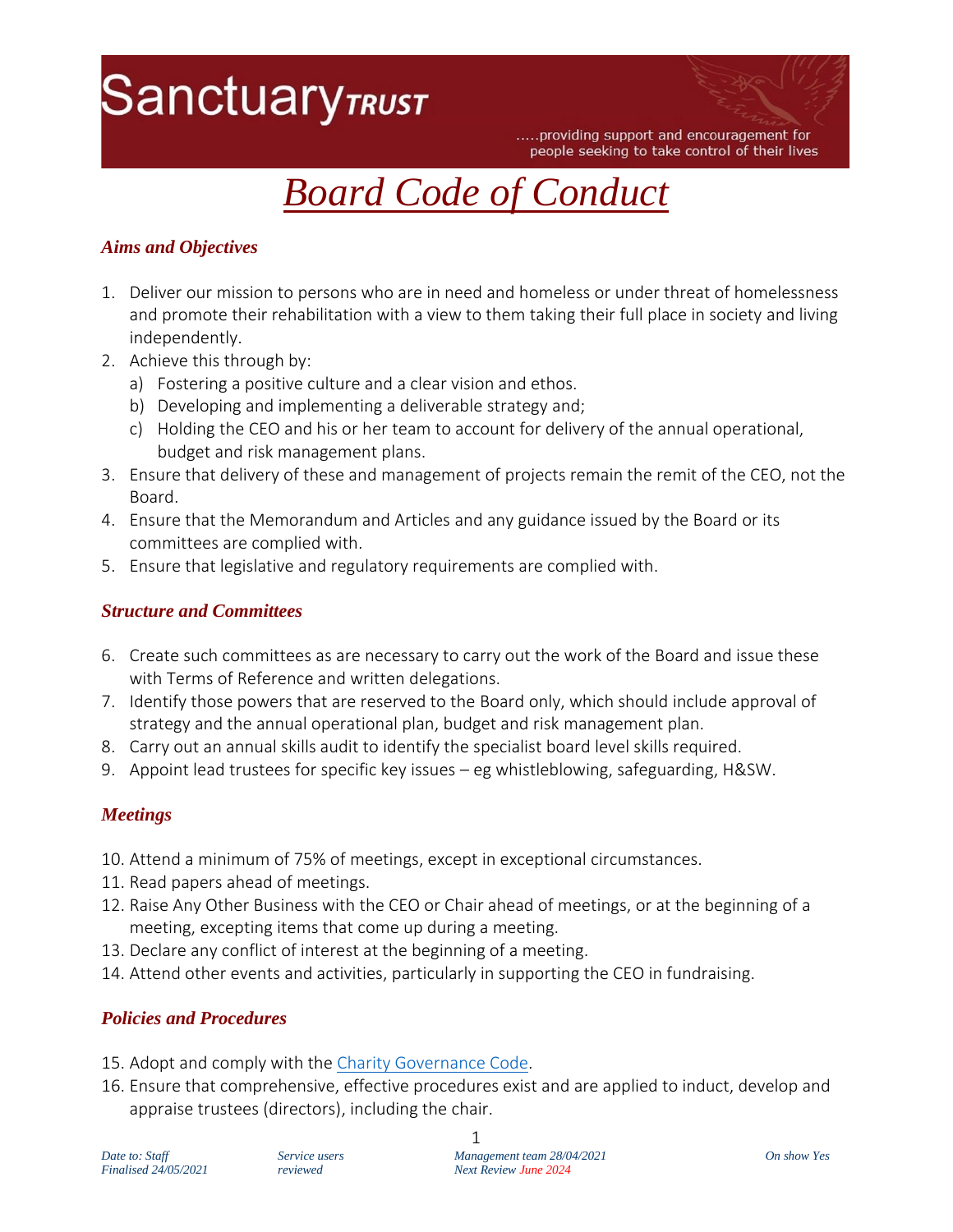# **SanctuaryTRUST**

.....providing support and encouragement for people seeking to take control of their lives

17. Create, maintain and apply consistently governance policies, particularly relating to conflicts of interest and conduct.

## *Trustees*

- 18. Create role definitions and person specifications for trustees and key appointments, such as the Chairman.
- 19. Actively seek to recruit people from under-represented groups.
- 20. Recruit to meet the above objectives, using open recruitment, as the first and not the last resort.
- 21. Ensure that appropriate checks are carried out of new trustees (eg disqualified director, bankrupt, age and DBS) and each is provided with an appropriate induction programme.
- 22. Ensure that no paid staff member sits as a member of the Board or its committees.
- 23. Ensure that board decisions reflect the wishes and needs of stakeholders.
- 24. Ensure trustees act solely in the interests of the Board and in no way represent their own interests or those of other organisations.
- 25. Ensure that formal Board appraisal and development is reviewed each year, as part of an annual self-assessment, with an external governance review every 3 years.
- 26. Ensure that trustees are offered the opportunity and encouraged to undertake trustee skills development.
- 27. Debate is welcome and not every trustee will agree with every decision made. However, decisions are taken collectively by the Board and will be supported by all trustees.
- 28. Actively challenge itself, the CEO and his or her team, and staff positively and always with respect.
- 29. Be tolerant of diverse points of view:
	- o Avoid giving offence being ready to apologise.
	- o Avoid taking offence remain open to discussion.
- 30. Be sensitive to peoples' need for support when challenging or being challenged.
- 31. Consider setting terms of office to ensure that there is an appropriate turnover of trustees to bring in new ideas and perspectives.

### *The CEO and Senior Team*

- 32. Support, develop, positively challenge and annually appraise the CEO against the operational plan and budget using SMART targets.
- 33. Issue the CEO with appropriate written delegations and then allow him or her the freedom to discharge his or her responsibilities within these limits and to agreed measurable targets.
- 34. Invite the CEO and, where appropriate, members of the senior team to attend board and committee meetings.